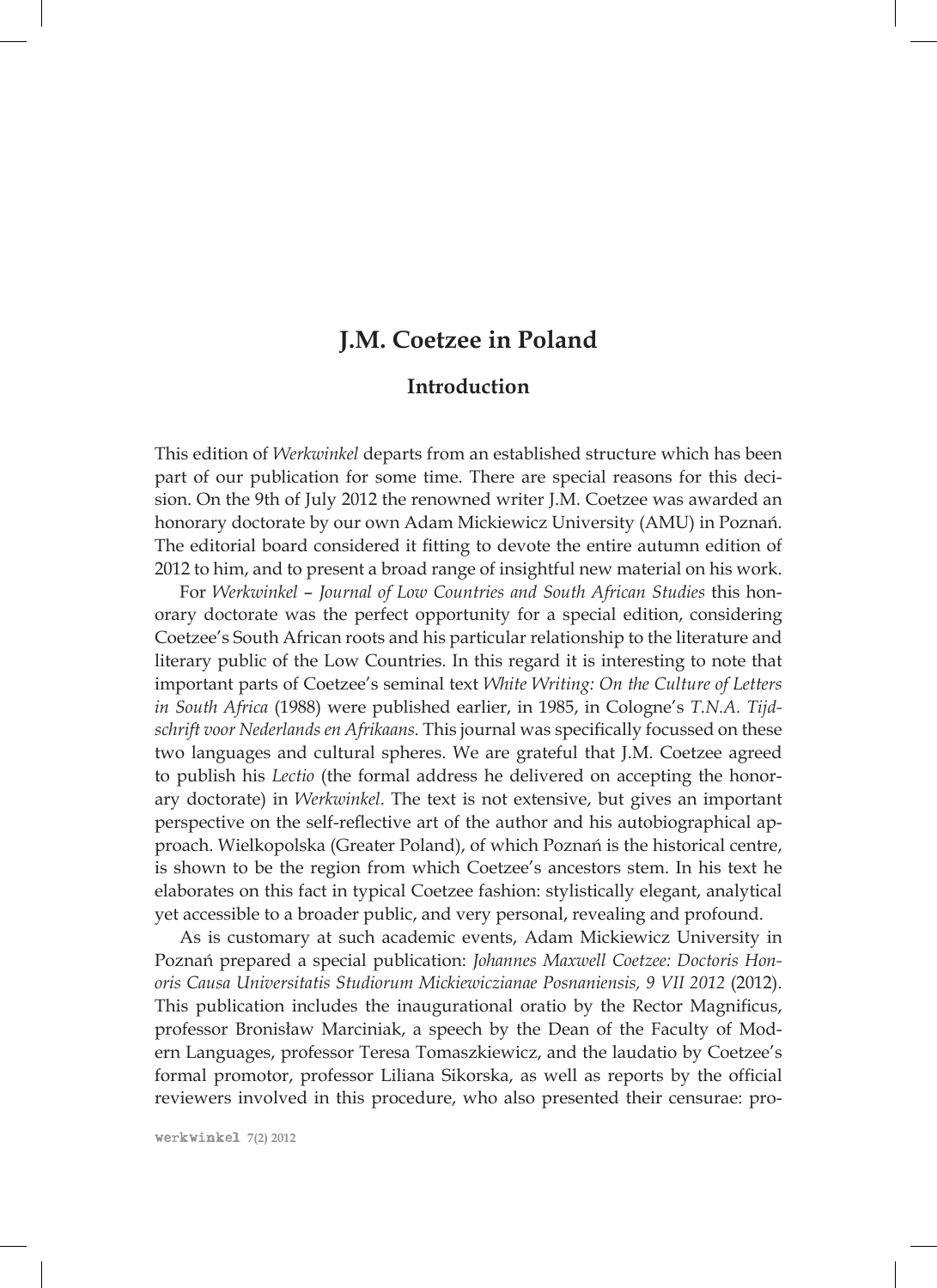fessor Mirosława Buchholtz, professor Wiesław Krajka and professor Krystyna Kujawińska-Courtney. This was the first publication of the *Lectio*. However, *Werkwinkel* serves a different purpose and has a different probable readership*.*  Hence the agreement with J.M. Coetzee to include the text in *Werkwinkel* – one of many academic journals published by Adam Mickiewicz University, but the only one with South African and Dutch studies as its focus.

Besides the awarding of the honorary doctorate, another important event took place. On the 5th of July 2012, a few days before the ceremony, Poznań saw the world première of the opera *Slow Man*. This was a showcase of Malta Festival Poznań, an important artistic event in the local and international cultural landscape, in co-operation with the Stanisław Moniuszko Grand Theatre in Poznań. J.M. Coetzee wrote the libretto himself, based on the book of the same name. Contemporary Flemish composer Nicholas Lens wrote the music and the main roles were portrayed by famous singers from various countries: the American soprano Claron McFadden is based in Amsterdam; bass-baritone Mark S. Doss lives in the United States and Canada and the American mezzo-soprano Lani Poulson performs mostly in Europe. The director was the renowned and controversial Maja Kleczewska (Polish), while Bassem Akiki, from Lebanon, conducted the orchestra. This multicultural combination of artists corresponds to the multimedia style of the production. In this edition we also focus on this second important event of J.M. Coetzee's stay in Poznań. Rather than writing directly or analytically about the opera, it is made accessible to those who did not see it by means of a series of photographs. These photographic impressions accompany interviews with the artists involved, offering new angles and perspectives on the work of the author of *Slow Man.* The texts come from the Polish book *Wyostrzyć wzrok. J.M. Coetzee: sztuka, świat i polityka* [Sharpen the Gaze. J.M. Coetzee: Art, The World and Politics], which was prepared by Poznań Malta Festival for the world première, with sponsorship by the Polish Ministry of Culture and National Heritage. Interviews were conducted by festival staff and external contributors. Interviewees include the renowned literary scholar, Coetzee expert, and co-editor of a recently published literary history of South Africa, Derek Attridge, composer Nicholas Lens, director Maja Kleczewska, and also Krzysztof Warlikowski, another Polish theatre maker who engages with Coetzee's work in a challenging manner. This book was published by Fundacja Malta and Wydawnictwo Homini under the editorship of Anna R. Burzyńska and Waldemar Rapior. I served as reviewer on the publication *Wyostrzyć wzrok* myself, fully and formally supported the project, and also recommended it for funding. In my opinion it deserves wider recognition, by means of translation. *Werkwinkel* takes the first step towards achieving this aim.

On the weekend of 7-8 July, after the première and before the awarding of the honorary doctorate, J.M. Coetzee visited Czarnylas (Black Forest). This town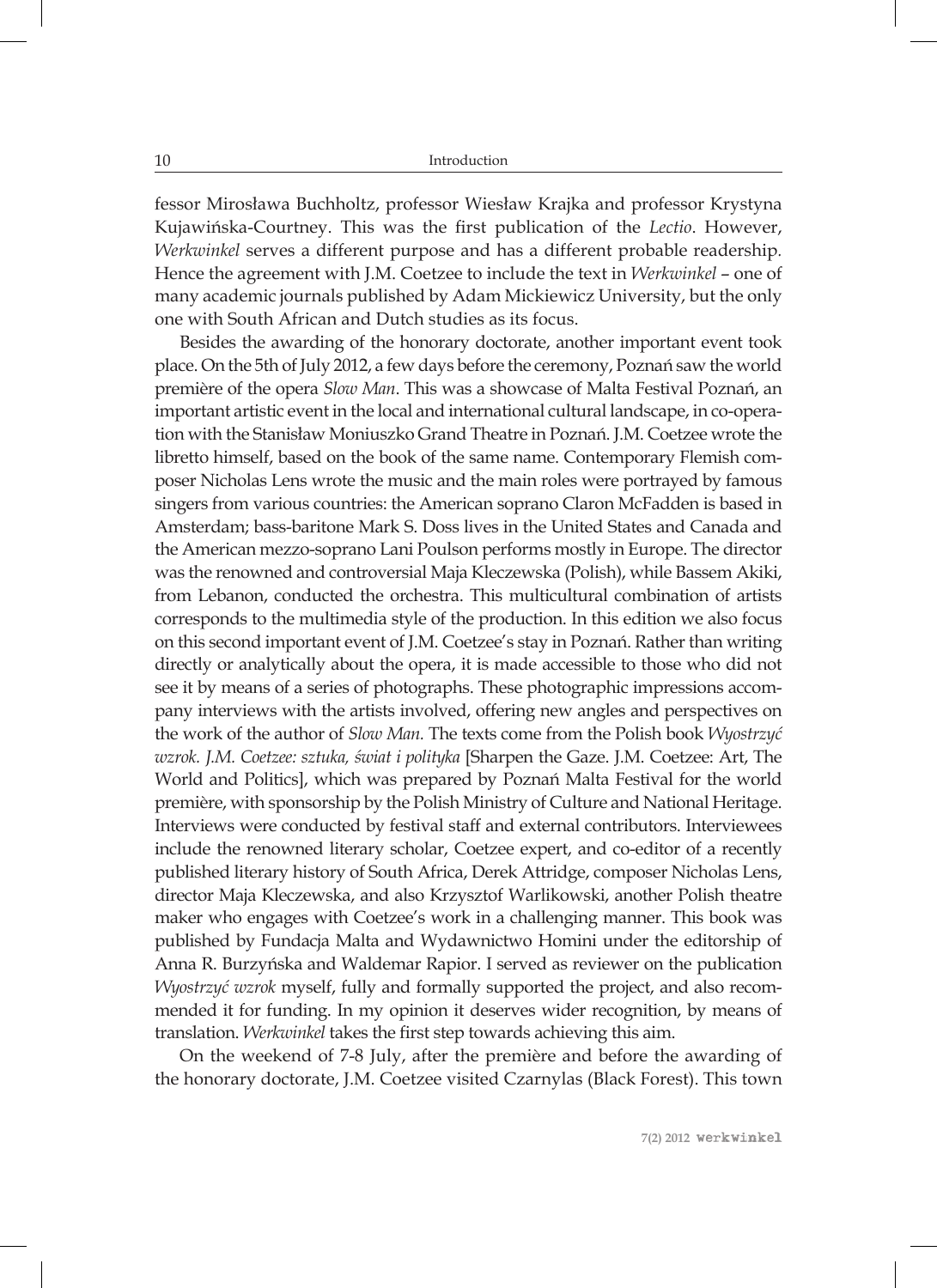Introduction 11

in the Wielkopolska area was the home of his great-grandfather, Balcer Dubyl, who germanised his name to Balthasar du Biel before leaving for South Africa. The photos of the cemetery in Czarnylas printed here, taken at an earlier stage in preparation for the writer's visit and this edition of *Werkwinkel*, are of a different cemetery than the one he visited. This was discovered later in the course of correspondence, at which point we also discovered that there are in fact three cemeteries in this small town – one Catholic and two Protestant. What might seem ironic at first glance, symbolises exactly what happens when biograpical information enters the text, and also the ways in which the author investigates the autobiographical dimension in works like *Summertime*. Facts and rumours, suspicions and suppositions, documents and memories, narrator's voice(s) and fictionalised personages overlap and merge. In many of his books, J.M. Coetzee is not only part autobiographer, but also to some extent his own biographer. This is also the case in other texts, such as his *Lectio* in Poznań. However, despite the distance the writer J.M. Coetzee creates from the personage John Coetzee in his works, at some point in his autobiographical cycle, he also needed his own external biographer. From a range of sources, conversations, information and assumptions, the Afrikaans literary scholar J.C. Kannemeyer built up his own narrative of and about J.M. Coetzee, with the co-operation of the author himself. The story is strikingly sub-titled *'n Geskryfde Lewe*, which does not fully come to its own in the English translation *A Life in Writing.* Thus it is no accident that the writer's (auto)biographical *Lectio* in this edition of *Werkwinkel* refers directly and spatially to his biographer, John Kannemeyer. His last literary biography was published in September 2012 and is already attracting a great deal of attention. Kannemeyer finished the text shortly before his death on Christmas Day 2011, in the middle of the South African summer. Tragic coincidence? A fair death for a literary scholar? Or *Summertime*, au rebours? Here it is not the biographer who, after the author's death, writes about his life. Now it is the author who must continue his work and his life, while the story of this life lies ahead – contained between two cover pages with the deceased biographer.

As mentioned before, this edition is exceptional and special in many respects. We are pleased that we can also present younger Polish researchers' input, in addition to the material above. It delights us that their research on Coetzee's work combines innovative thought with erudition and mature judgment. The editorial board hopes that this edition of *Werkwinkel*, which brings tribute to J.M. Coetzee and his work as well as the biographer J.C. Kannemeyer, will be an engaging and inspiring reading experience.

Jerzy Koch

werkwinkel **7(2) 2012**